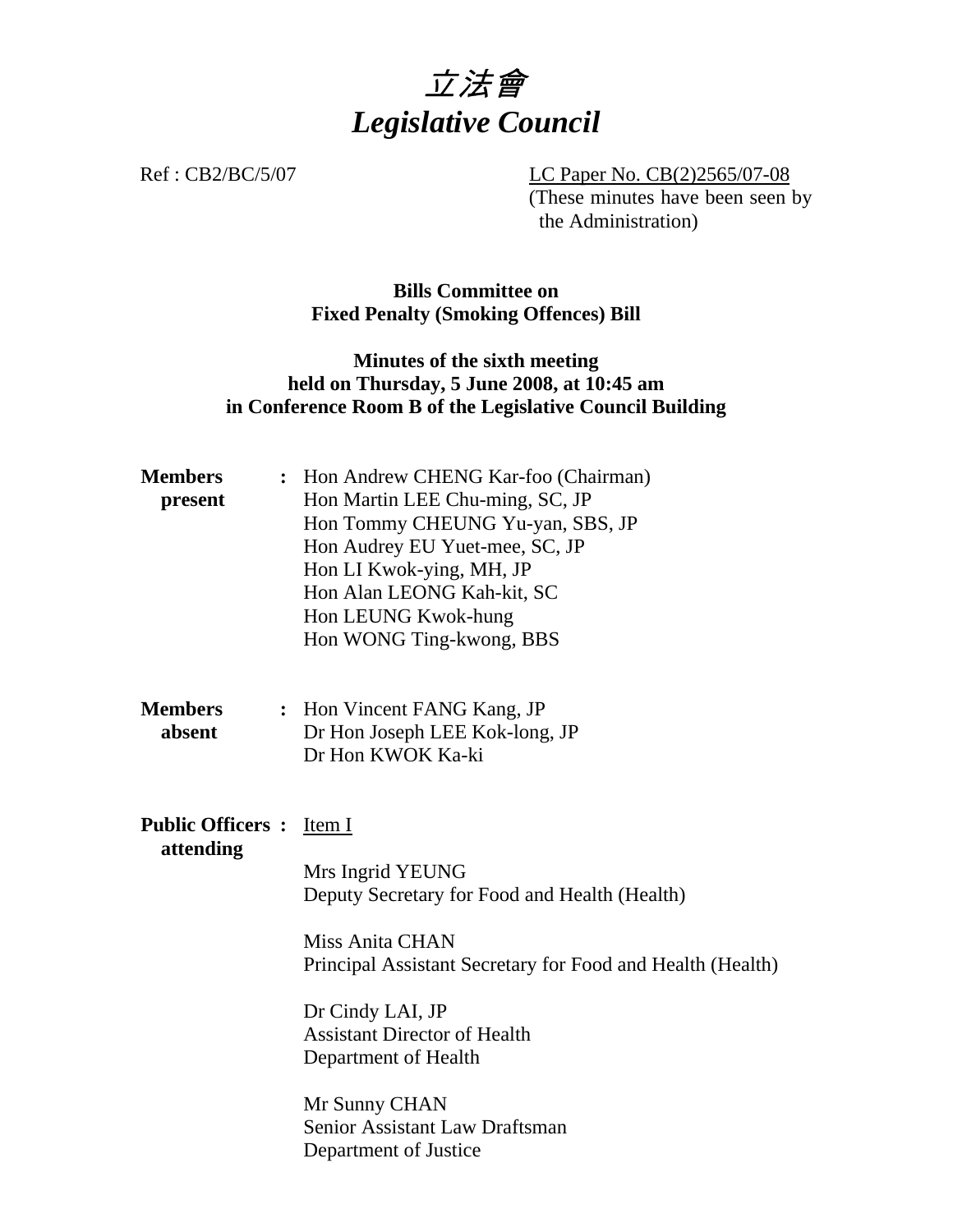|                        |  | Dr Christine WONG<br>Head of Tobacco Control Office<br>Department of Health |
|------------------------|--|-----------------------------------------------------------------------------|
| Clerk in<br>attendance |  | : Miss Mary SO<br>Chief Council Secretary (2) 5                             |
| Staff in<br>attendance |  | $:$ Miss Winnie LO<br><b>Assistant Legal Adviser 7</b>                      |
|                        |  | Ms Janet SHUM<br>Senior Council Secretary (2)8                              |

#### Action

#### **I. Meeting with the Administration**

The Bills Committee deliberated (index of proceedings attached at **Annex**).

- 2. The Administration was requested
	- (a) to re-consider specifying the grounds for withdrawing a notice of fixed penalty under clause 7 of the Bill; and
	- (b) to provide information in writing on the number and specific ranks of staff of the Leisure and Cultural Services Department, the Food and Environmental Hygiene Department and the Housing Department authorised to issue fixed penalty notices for smoking offences.

3. At the request of the Chairman, the Administration undertook to give an undertaking that it would explore the option of increasing the number of designated Customer Service Officers of the Government's Integrated Call Centre to man the Tobacco Control Office's hotline if the demand so justified, to be given by the Secretary for Food and Health when the Second Reading debate on the Bill was resumed.

#### **II. Date of next meeting**

4. To be fixed after the meeting.

 (*Post-meeting note :* The next meeting was scheduled for 11 June 2008 at 8:30 am.)

- 2 -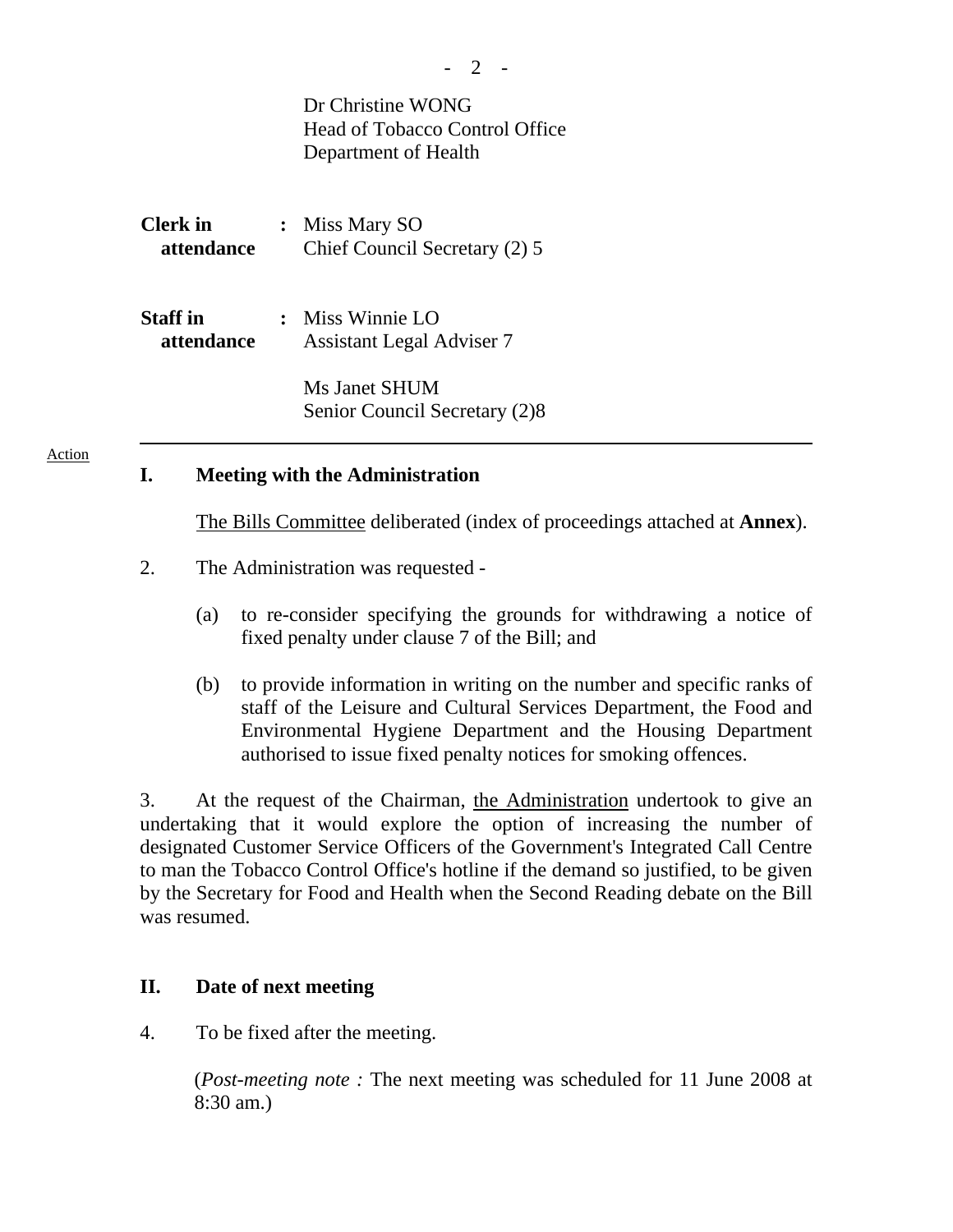### Action

5. There being no other business, the meeting ended at 11:30 am.

Council Business Division 2 Legislative Council Secretariat 9 July 2008